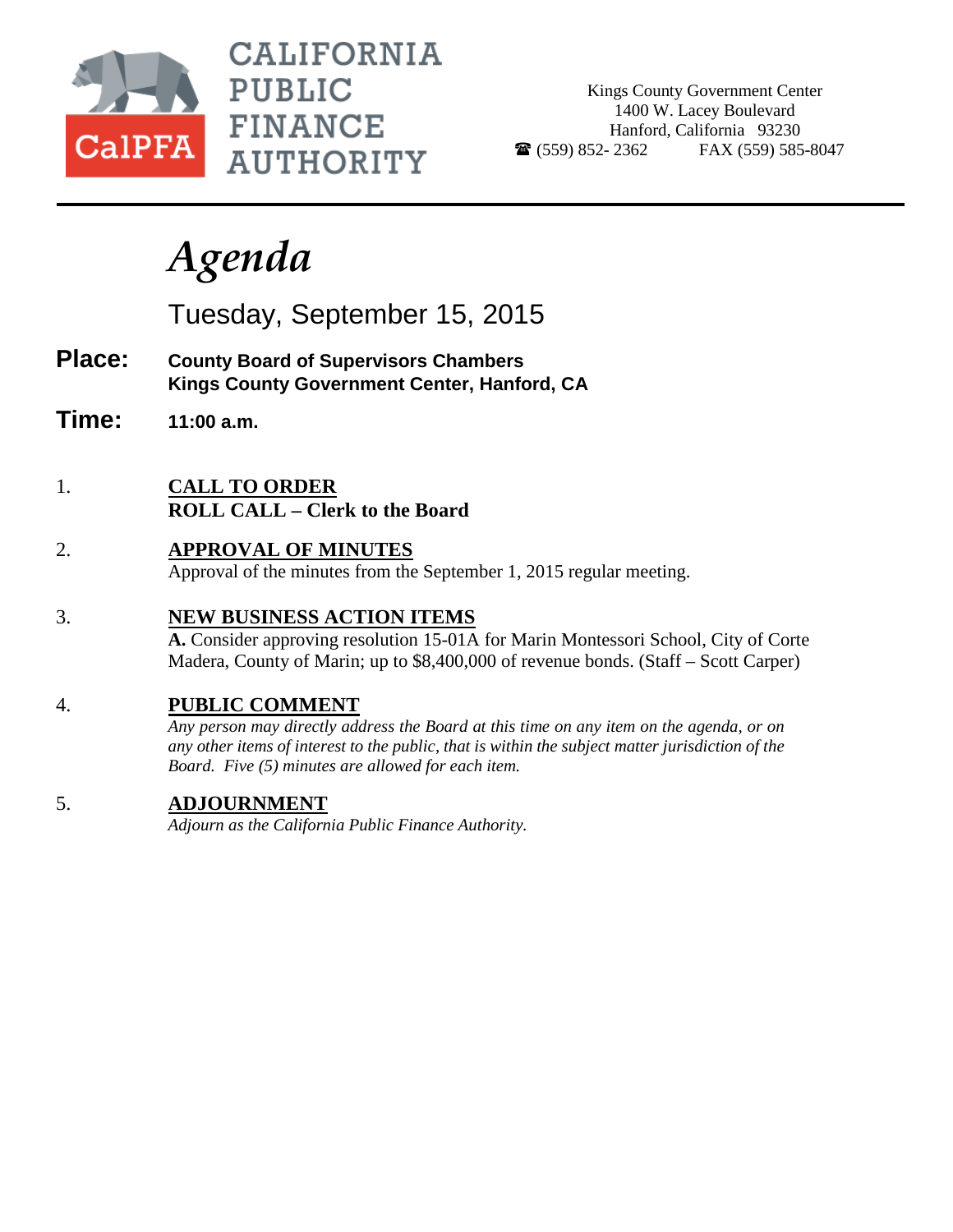

# 2. **APPROVAL OF MINUTES**

Consideration of the Minutes of the September 1<sup>st</sup>, 2015 Regular Meeting.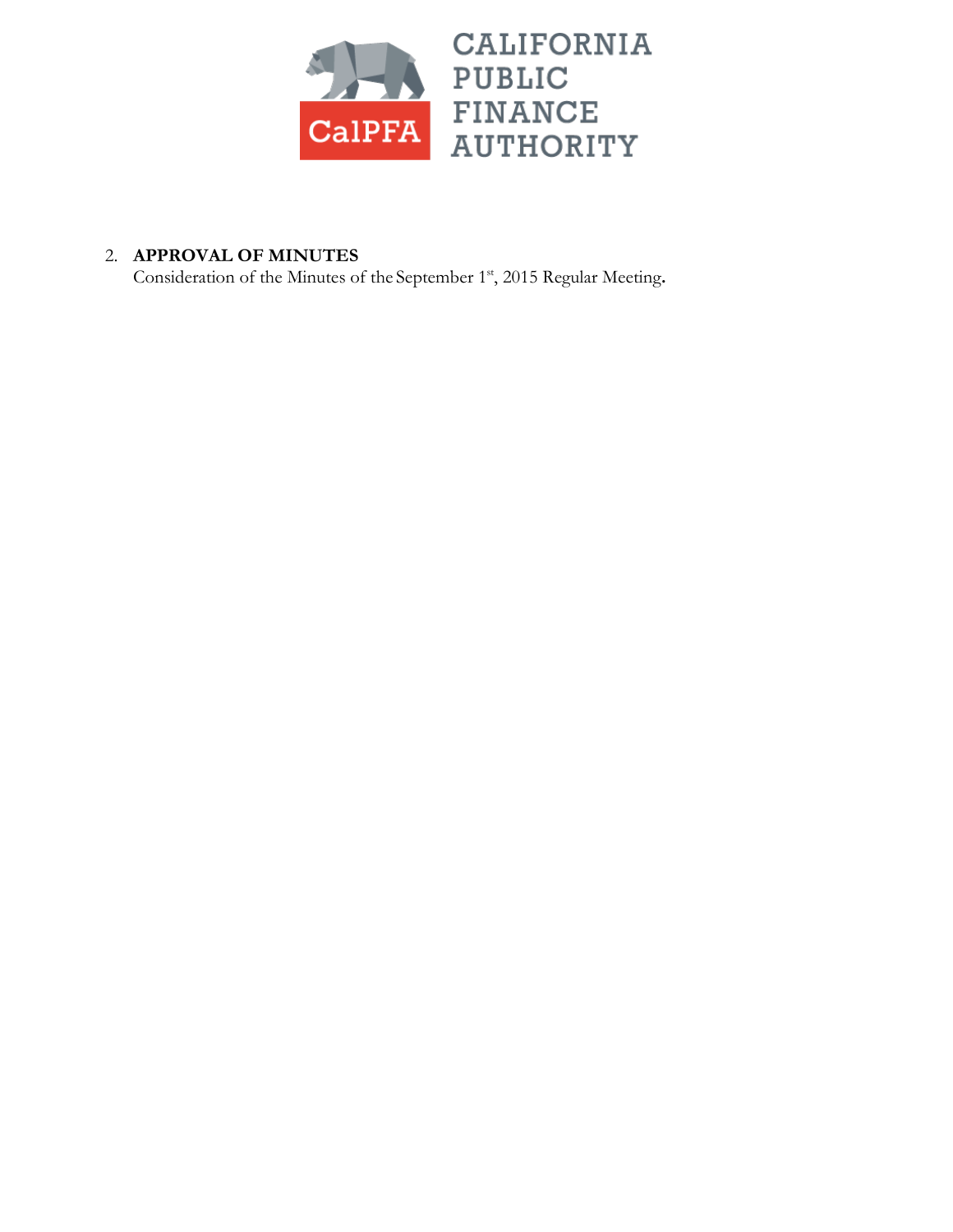

**CALIFORNIA PUBLIC FINANCE AUTHORITY** 

Kings County Government Center 1400 W. Lacey Boulevard Hanford, California 93230  $\bullet$  (559) 852-2362 FAX (559) 585-8047

# *Action Summary*

Tuesday, September 1, 2015

- **Place: County Board of Supervisors Chambers Kings County Government Center, Hanford, CA**
- **Time: 11:00 a.m.**
- 1. **B 1 CALL TO ORDER**
	- **ROLL CALL – Clerk to the Board All members present**
- 2. **APPROVAL OF MINUTES** Approval of the minutes from the August 11, 2015 regular meeting. **ACTION: APPROVED AS PRESENTED (JN/DV/RV/CP/RF-Aye)**

# 3. **CONSENT CALENDAR**

**A.** Consideration of approving an inducement resolution for Pierce Park Apartment Associates, LP, City of Los Angeles, County of Los Angeles; up to \$110 million of multifamily housing revenue bonds. **ACTION: APPROVED AS PRESENTED (CP/DV/JN/RV/RF-Aye)**

## 4. **NEW BUSINESS ACTION ITEMS**

**A.** Consideration of First Amendment to GPM Municipal Advisors Services Agreement. **ACTION: APPROVED AS PRESENTED (JN/DV/RV/CP/RF-Aye) B.** Consideration of approving the CalPFA Investment Policy. **ACTION: APPROVED AS PRESENTED (DV/JN/RV/CP/RF-Aye) C.** Consideration of establishing the CalPFA Asset Ownership Program. **ACTION: APPROVED AS AMENDED (DV/JN/RV/CP/RF-Aye)**

# 5. **PUBLIC COMMENT**

*Any person may directly address the Board at this time on any item on the agenda, or on any other items of interest to the public, that is within the subject matter jurisdiction of the Board. Five (5) minutes are allowed for each item.* **None**

# 6. **ADJOURNMENT**

*The meting was adjourned at 12:06 p.m.*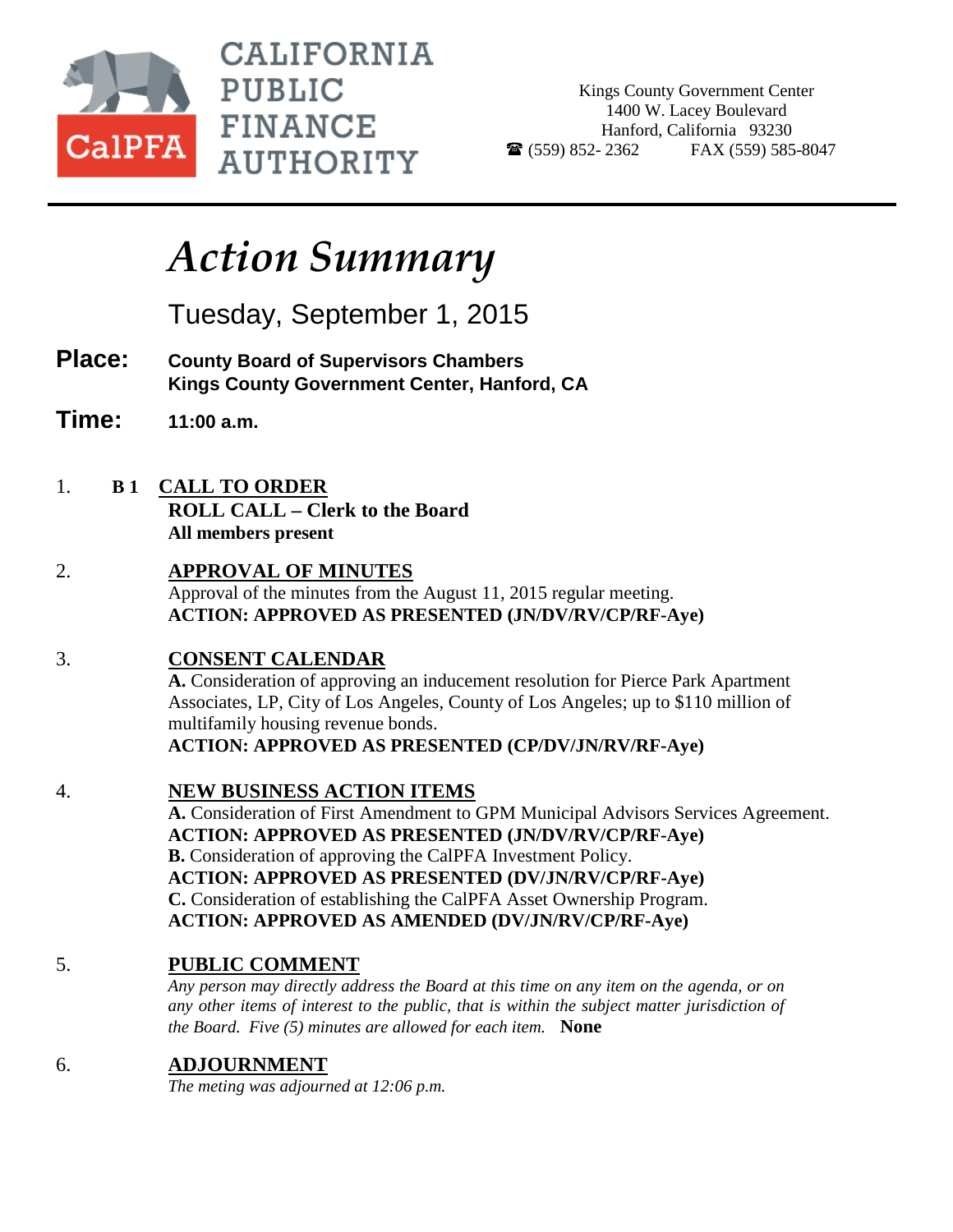

## **3. NEW BUSINESS ACTION ITEMS**

A. Consider approving resolution 15-01A for Marin Montessori School, City of Corte Madera, County of Marin; up to \$8,400,000 of revenue bonds. (Staff – Scott Carper)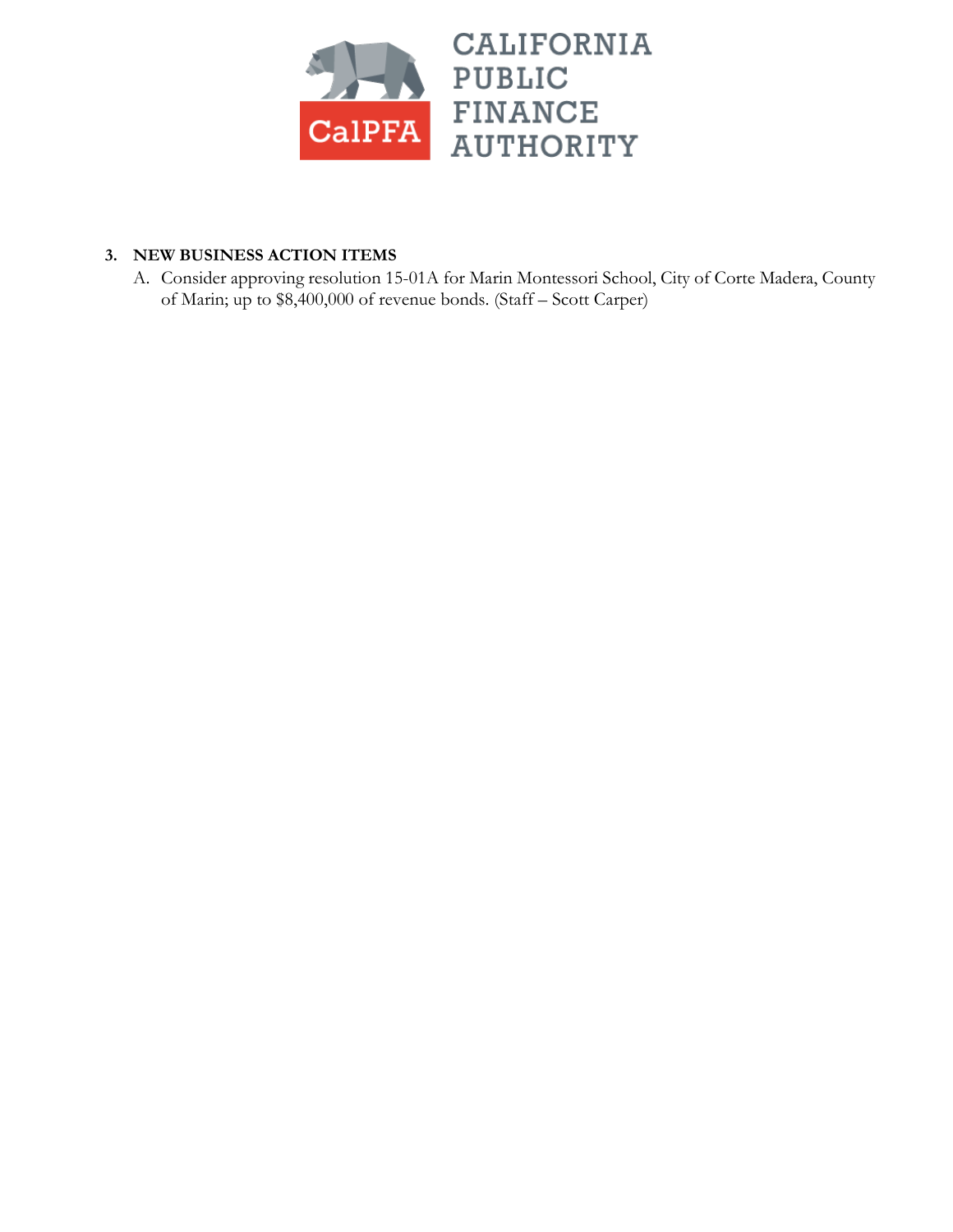

| DATE:                    | <b>SEPTEMBER 15, 2015</b>                                 |                                         |  |
|--------------------------|-----------------------------------------------------------|-----------------------------------------|--|
| <b>APPLICANT:</b>        | MARIN MONTESSORI SCHOOL, INC.                             |                                         |  |
| <b>AMOUNT:</b>           | UP TO \$8.5 MILLION OF TAX-EXEMPT NONPROFIT REVENUE BONDS |                                         |  |
| PURPOSE:                 |                                                           | REFUNDING OF 2011 REVENUE BONDS         |  |
| <b>PRIMARY ACTIVITY:</b> |                                                           | PRIMARY TO JUNIOR HIGH SCHOOL EDUCATION |  |
| <b>LEGAL STRUCTURE:</b>  |                                                           | NONPROFIT PUBLIC BENEFIT CORPORATION    |  |

#### **Background:**

Marin Montessori School (the "School") was founded as a preschool in 1963 in a converted house in San Rafael by parents who wanted to provide an educational community based on the teaching methods of Dr. Maria Montessori. In 1973, the School relocated to its current site along the San Francisco Bay in the Town of Corte Madera. The School provides the following programs for its students: a Toddler Level (for students 18 months up to 3 years old), a Primary Education Level (for students 2½ years to 6 years old), an Elementary Level (for students 6 years to 12 years old), and a Junior High Level (for students 12 to 15 years old).

*Mission.* The School's mission is to nurture the development of each student in the community to his or her potential – an independent, responsible, compassionate, learned individual who thinks critically and realizes clearly his or her role in the world. The School's mission is to provide education for life.

*Vision.* Inspired by the principles of Association Montessori International, the School strives every day to create a community of students, families, staff and faculty united in the development of each child – intellectually, physically, socially, creatively, emotionally and spiritually. Stimulated by thoughtfully prepared classrooms, guided by gifted faculty, but most of all inspired by their own curiosity, interests and tendencies, Marin Montessori School students thrive.

*Accreditation.* The School is affiliated with the Association Montessori International ("AMI") and adheres to the AMI Montessori principles. Marin Montessori School's accreditation from the AMI ensures that the School performs according to the highest standards of the Montessori philosophy, receives regular consultations from trained and qualified AMI consultants and is staffed by qualified AMI teachers and administrators. The School is one of just two AMI schools in Marin County.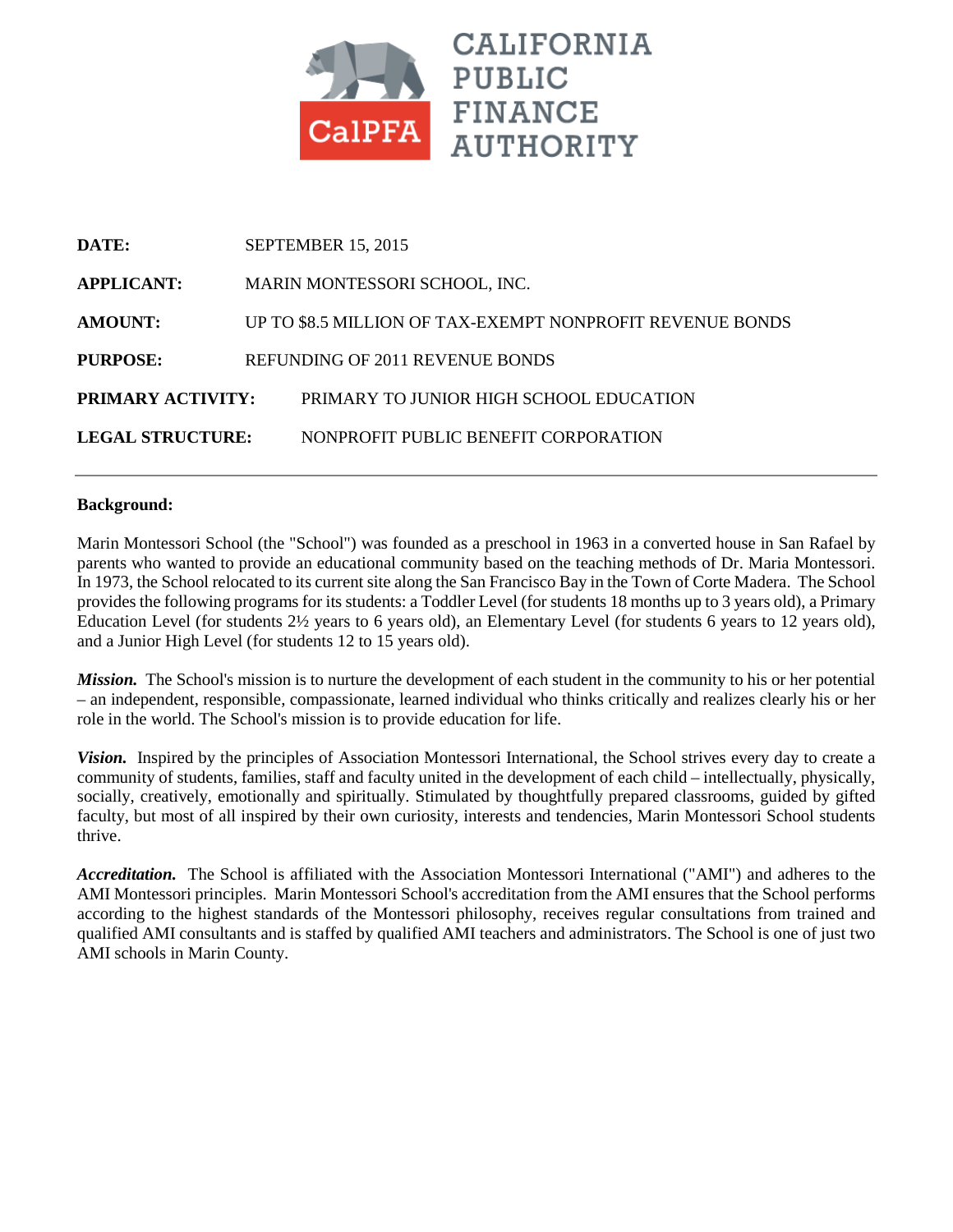

#### **Description of Proposed Project:**

In 2003, CSCDA issued \$6,000,000 in nonprofit revenue bonds to finance various capital improvements on the School's main campus (the "2003 Bonds"). In 2011 CSCDA issued \$6,500,000 in nonprofit refunding bonds to Refund all of the 2003 Bonds (the "2011 Bonds"). The 2011 Bonds were purchased by First Republic Bank, and will be refunded in full by the issuance of the Series 2015 Bonds.

The school has requested CalPFA to issue \$8,400,000 in refunding revenue bonds to refund the currently outstanding 2011 bonds. The school is moving forward with the refunding due to receiving a lower interest rate in the current marketplace.

#### **TEFRA Information:**

A TEFRA hearing was held by the County of Marin on August 25, 2015 and the Board of Supervisors unanimously approved the proposed financing. Kings County will hold a TEFRA hearing on September 15, 2015.

#### **Financing Structure:**

The Bonds will mature in no more than 25 years and bear interest at a fixed 2.65% rate for the first 7 years. At the end of the initial 7 year term the School may request an extension for an additional term. The Bonds will be purchased at closing by the Bank. The proposed financing is in accordance with the Authority's issuance guidelines.

#### **Estimated Sources and Uses**

#### **Sources:**

**Uses:**

| Proceeds of Loan<br><b>School Contribution</b> | \$8,000,000<br>\$35,750 |  |
|------------------------------------------------|-------------------------|--|
|                                                | \$8,035,750             |  |
|                                                |                         |  |
| Refunding of 2011 Bonds                        | \$5,817,000             |  |
| Prepayment premium on 2011 Bonds               | \$120,000               |  |
| Bridge Loan Payoff                             | \$2,000,000             |  |
| Costs of Issuance                              | \$98,750                |  |
| Total                                          | \$8,035,750             |  |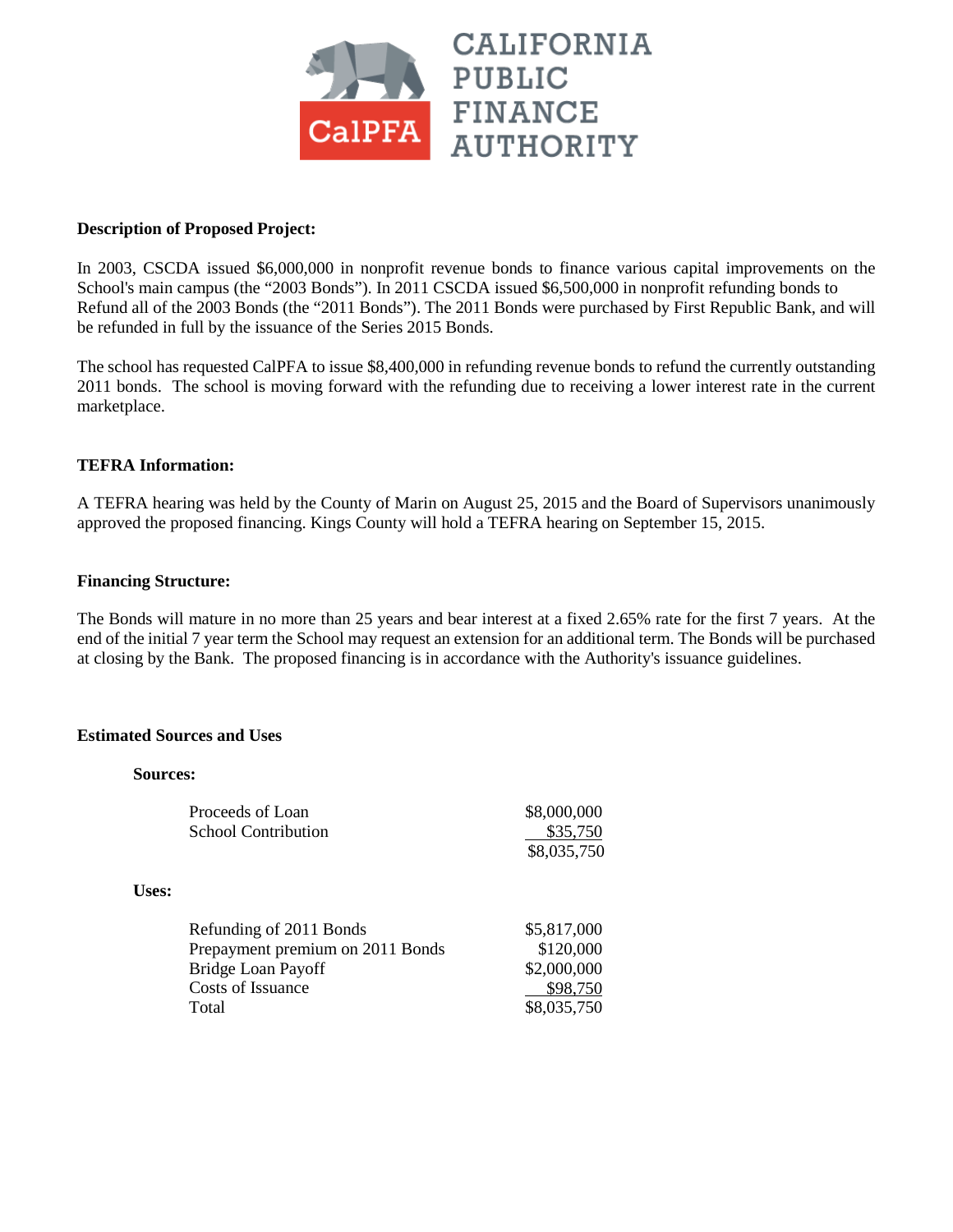

#### **Recommendations:**

Based on the overall Project public benefit and finance related considerations detailed on Attachment 1, it is recommended that the Board of Directors approve the Resolution as submitted to the Board, which:

- 1. Approves the Loan and the refunding of the 2011 Bonds;
- 2. Approves all necessary actions and documents for the financing; and
- 3. Authorizes any member of the Board or authorized signatory to sign all necessary documents.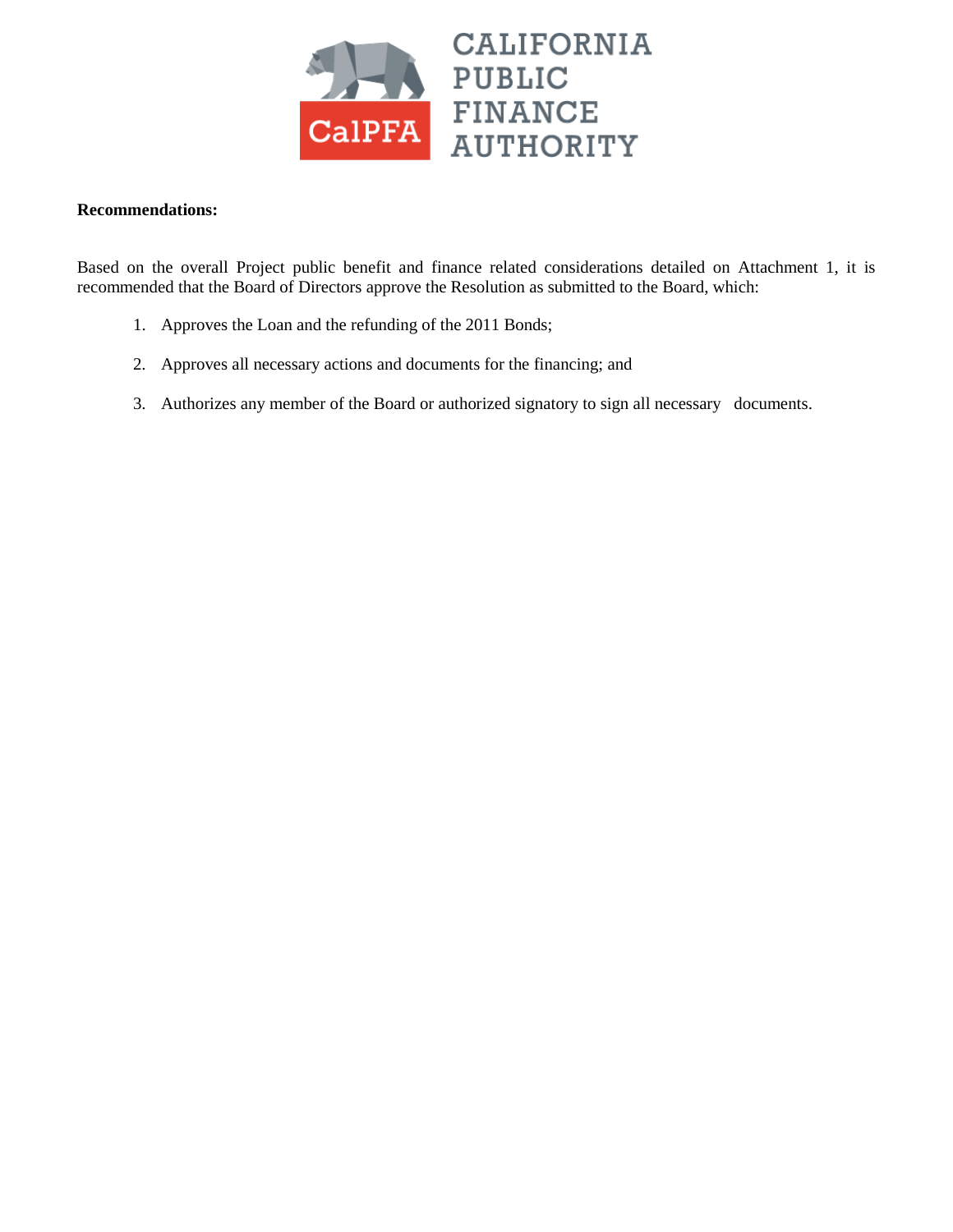

## **Attachment 1**

## **Public Benefit:**

## **Diversity**

The School provides educational services to a diverse student body, from toddler age to junior high, and offers an excellent alternative to public education to the residents of Marin County and the surrounding areas. The School attracts students, family and faculty from a variety of ethnic, racial, cultural and socioeconomic backgrounds. Students generally come from families who live in Marin County. The majority of families live in Corte Madera, followed by Mill Valley, Tiburon, San Anselmo, San Rafael and Kentfield. Most recently, van service to San Francisco has been added, immediately bringing in 23 new and diverse families from that area.

### **Financial Aid**

The School is committed to keeping the School accessible to families from a variety of socioeconomic backgrounds. The School's financial aid program provides financial support to families who would otherwise not have access to an independent school education. Over the past five years the percentage of students at the School who receive some amount of aid has grown from 17% to 33%. For the 2014-15 academic year, 78 students received some amount of aid. Total financial aid provided for the year was \$1,076,211. Below is a summary of the School's financial aid history for the past five academic years.

### **MARIN MONTESSORI SCHOOL FINANCIAL AID HISTORY For the Academic Years 2010-11 through 2014-15**

|                      | <b>No. of Students</b> |                         |                 |                        |
|----------------------|------------------------|-------------------------|-----------------|------------------------|
|                      | <b>Receiving</b>       |                         | Percentage of   | <b>Total Financial</b> |
| <b>Academic Year</b> | <b>Financial Aid</b>   | <b>Total Enrollment</b> | <b>Students</b> | <b>Aid Provided</b>    |
| 2010-11              | 61                     | 225                     | 27%             | \$754,322              |
| 2011-12              | 64                     | 227                     | 28              | 898,252                |
| 2012-13              | 71                     | 232                     | 30              | 901,755                |
| 2013-14              | 61                     | 252                     | 24              | 936,732                |
| 2014-15              | 74                     | 270                     | 27              | 1,016,800              |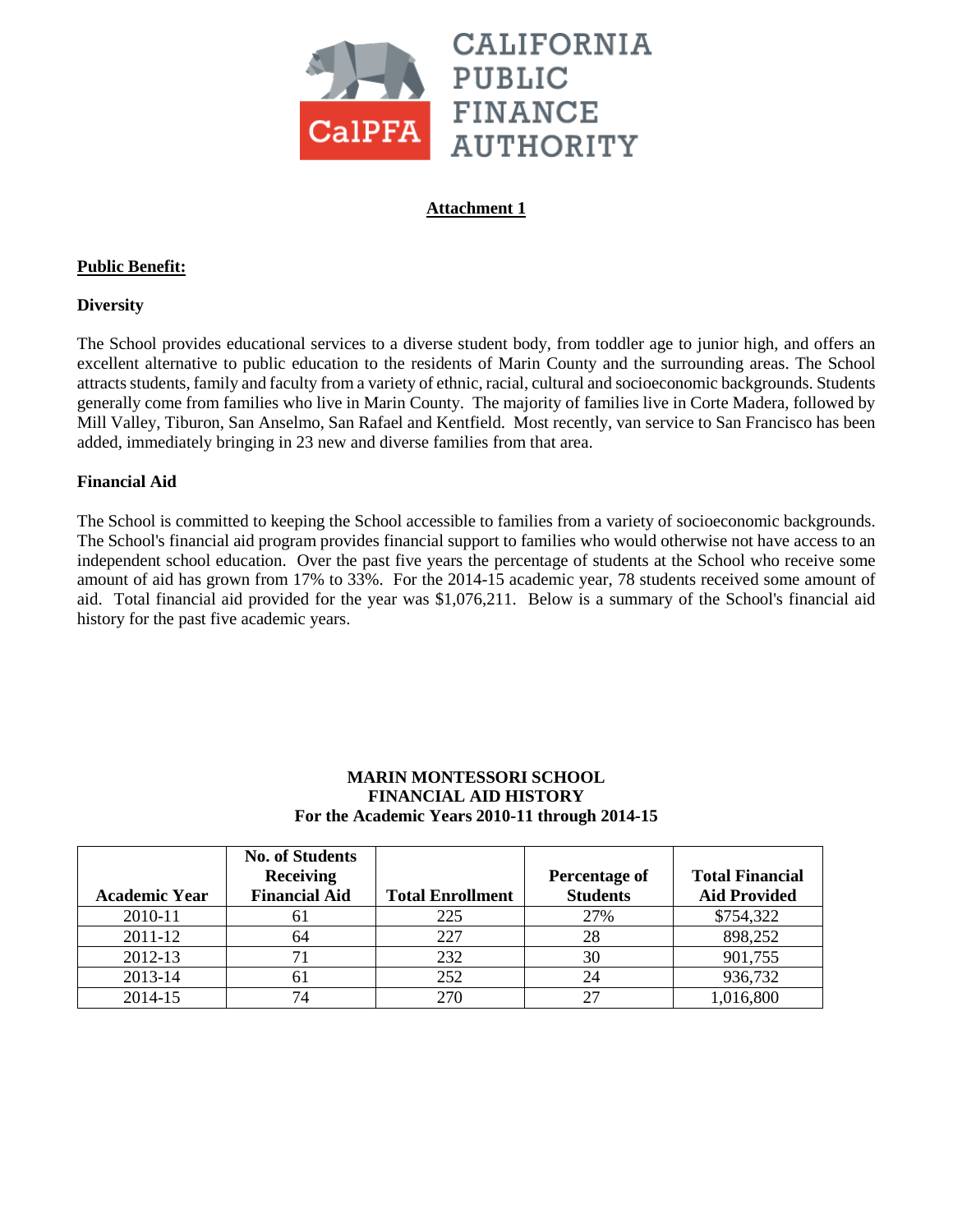

## **Community Service**

In addition to activities organized in individual classrooms, the Marin Montessori School community puts together a series of school-wide community service opportunities for students and their families. For the 2014-2015 school year, these included the following:

- *California Coastal Clean Up* (September). This is a great opportunity to help clean up one of the greatest coastal areas in the world, teach children to be stewards of the earth, and meet other families from the School.
- *Thanksgiving Food Drive* (November). Each year, families from the School support the Marin Food Bank with a large donation of non-perishable food. Canned goods and other food items are collected and distributed to people in need throughout the Bay Area during the winter months. Children can get involved in various ways including selecting food products from their home pantry or at the grocery store.
- *Holiday Singing for seniors* (December). Seniors benefit greatly from social activities and interaction with children. This event, held at The Redwoods Senior Community in Mill Valley, gives students a chance to focus on giving to others at a time of year when they may be more focused on receiving. Aside from singing with their parents for an appreciative audience, children get to practice their grace and courtesy skills and to mingle with the seniors.
- *Project Night Blanket Drive* (January). This carline drive collects new blankets for comfort kits for children who have to abandon their homes and belongings. One way that School children take part is by helping select a special blanket to donate and handing it to the volunteer accepting donations.
- *School Supply Drive* (February). After the devastation wrought by Hurricane Katrina, the School adopted an impoverished school in New Orleans that was in critical need of school supplies. This effort continues today, as the school still struggles to meet the basic needs of its students. The School's students and their families can participate in a number of ways, including donating lightly-used puzzles, books, educational toys, and costumes from their shelves and closets.
- *Ring Mountain Invasive Plant Removal* (March). The School teams up with rangers from the Marin County Open Space District and with families from Marin Country Day School to help remove nonindigenous, invasive weeds that are damaging the ecosystem of Ring Mountain. This is a great opportunity for children to learn about the issue of native versus non-native plants and for the School's families to get their hands dirty together for a good cause.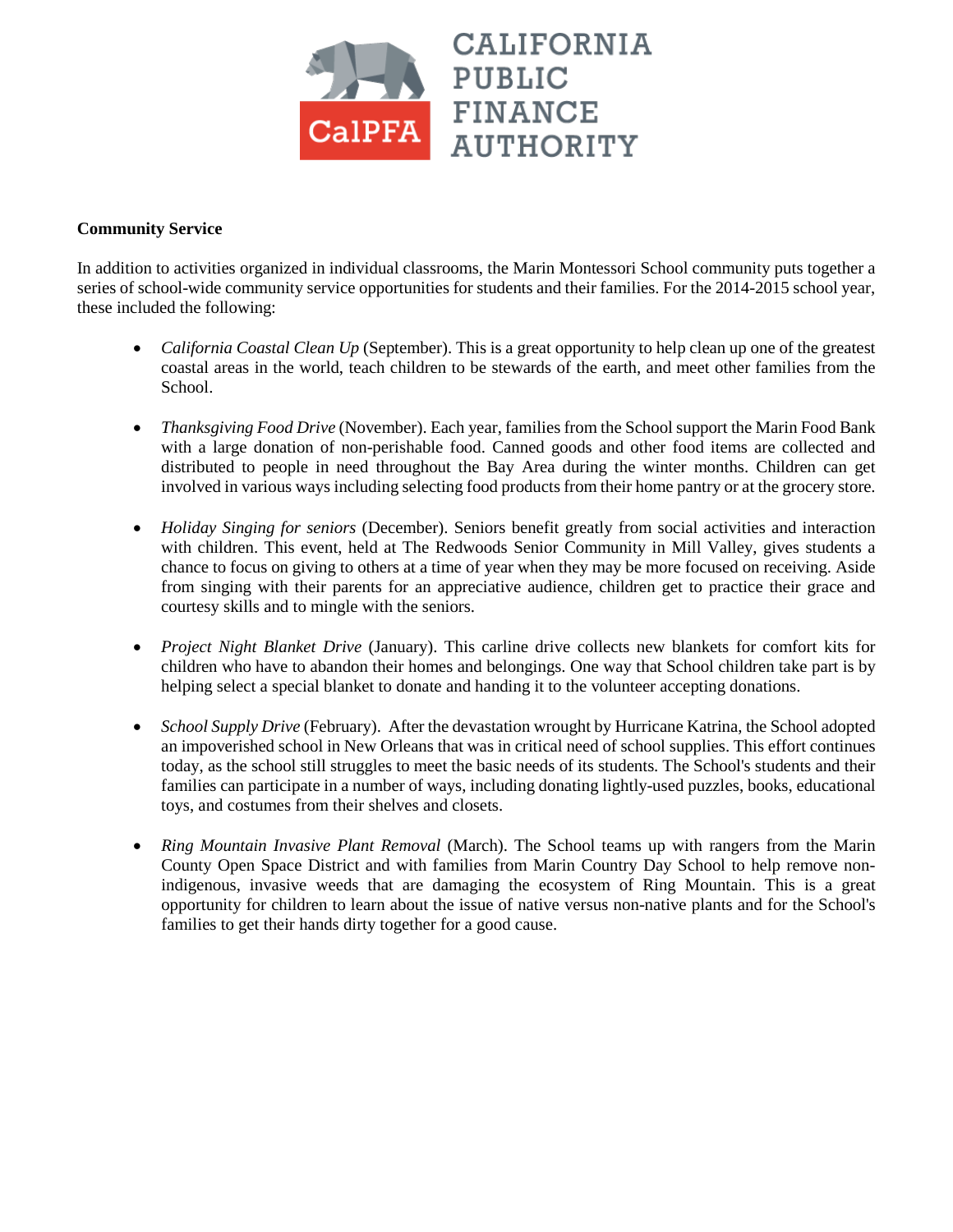#### **RESOLUTION NO. 15-01A**

#### **CALIFORNIA PUBLIC FINANCE AUTHORITY**

**A RESOLUTION AUTHORIZING THE ISSUANCE OF REVENUE BONDS IN A PRINCIPAL AMOUNT NOT TO EXCEED \$8,400,000, FOR THE PURPOSE OF FINANCING OR REFINANCING CAPITAL IMPROVEMENTS TO CERTAIN FACILITIES AND CERTAIN OTHER MATTERS RELATING THERETO, TO BENEFIT MARIN MONTESSORI SCHOOL**

WHEREAS, pursuant to the provisions of the Joint Exercise of Powers Act, comprising Articles 1, 2, 3 and 4 of Chapter 5 of Division 7 of Title 1 (commencing with Section 6500) of the Government Code of the State of California (the "Act"), Kings County and the Housing Authority of Kings County (the "Members") entered into a joint exercise of powers agreement (the "Agreement") pursuant to which the California Public Finance Authority (the "Authority") was organized;

WHEREAS, the Authority is authorized by its Agreement and under the Act to, among other things, issue bonds, notes or other evidences of indebtedness in connection with, and to make loans to assist in the financing of certain projects;

WHEREAS, Marin Montessori School, a California nonprofit corporation (the "Corporation") has requested that the Authority participate in issuing one or more tax-exempt obligations (the "Bonds") in an aggregate principal amount not to exceed \$8,400,000, for the purpose of making a loan to the Corporation to finance or refinance certain capital facilities (the "Project") as more fully described below;

WHEREAS, the Corporation is requesting the assistance of the Authority in financing or refinancing the Project;

WHEREAS, pursuant to an Indenture (the "Indenture") between the Authority and a trustee to be selected by the Corporation (the "Trustee"), the Authority will issue the Bonds for the purpose, among others, of financing or refinancing the Project;

WHEREAS, the Authority and the Corporation will enter into a loan agreement (the "Loan Agreement"), under which the Authority will lend the proceeds of the Bonds to the Corporation to be used to: (1) refinance a bank loan in the original principal amount of \$2,000,000, the proceeds of which financed the acquisition, renovation and improvement of an approximately 2,500 sq. ft. house and 800 sq. ft. cottage located at 5164 Paradise Drive, Corte Madera, California and related costs; (2) refinance a bank loan in the original principal amount of \$6,000,000, the proceeds of which refinanced the California Statewide Communities Development Authority Revenue Bonds (Marin Montessori School) Series 2003, which financed the construction and equipping of two new and two existing buildings and surrounding grounds in order to provide additional classroom facilities, administrative offices, faculty work areas and outdoor teaching facilities, located at 5200 Paradise Drive, Corte Madera, California 94925; (3) finance the costs of construction, renovation, improvements and equipping of facilities and outdoor space located at 5164, 5168 and 5200 Paradise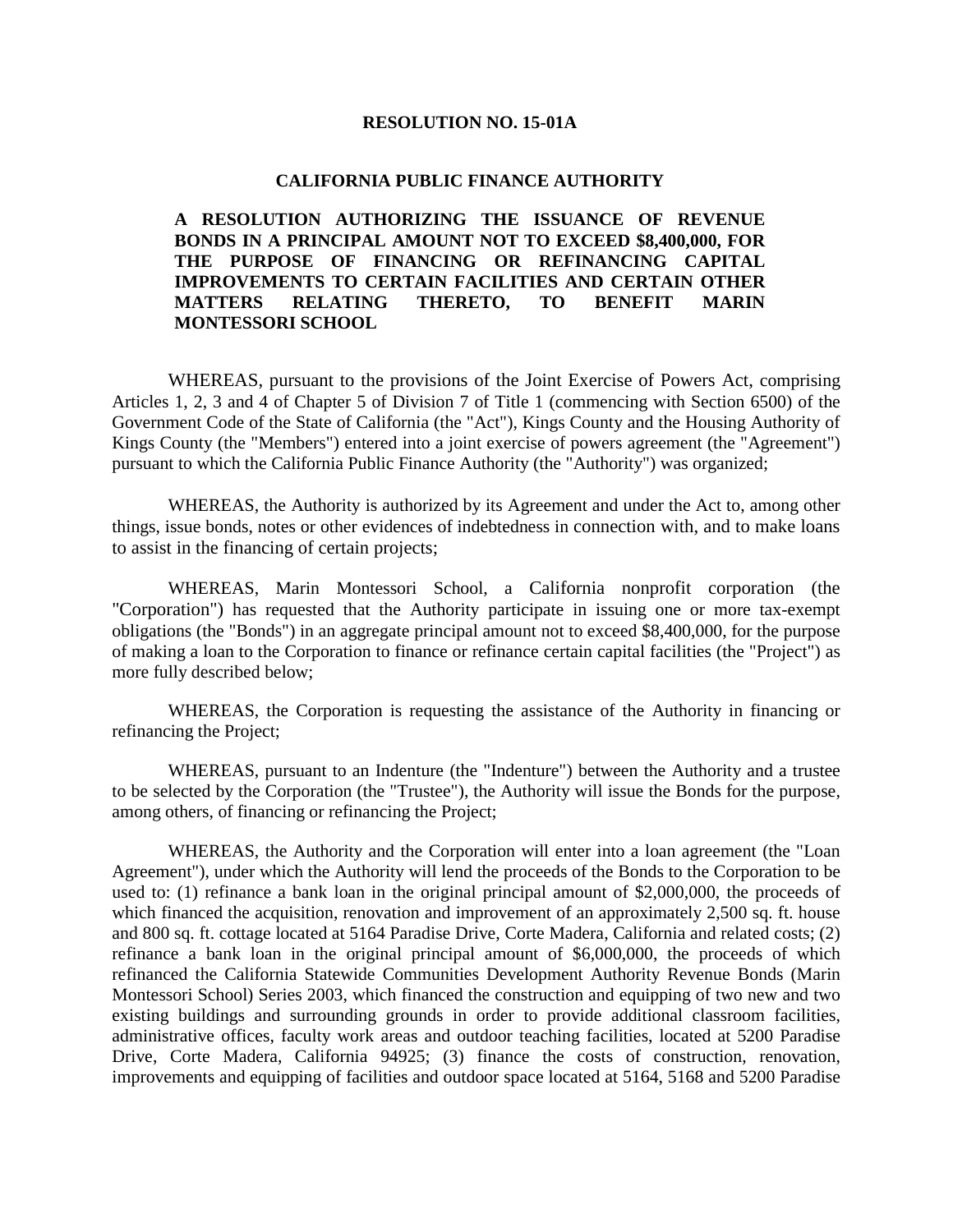Drive, Corte Madera, California (collectively, the "Facilities"); and (4) pay various costs of issuance and other related costs with respect to the financing and refinancing;

WHEREAS, the Project is used and operated by the Corporation and is located within the County of Marin;

WHEREAS, pursuant to Section 12 of the Agreement, the Authority may add a qualifying public agency to become a Non-Charter Member upon the filing by such public agency with the Authority of a resolution of the governing body of such public agency requesting to be added as an Additional Member of the Authority and adoption of a resolution of the Board of Directors of the Authority (the "Board") approving the addition of such public agency as an Additional Member;

WHEREAS, the County of Marin has filed with the Authority its resolution requesting to be added as an Additional Member and an executed counterpart of the Agreement;

WHEREAS, the Board hereby finds and determines that the County of Marin is qualified to be added as an Additional Member to the Authority;

WHEREAS, the Board of Supervisors of the County of Kings (the "Kings Board of Supervisors") is the elected legislative body of the County of Kings and is the applicable elected representative under Section 147(f) of the Internal Revenue Code of 1986, as amended (the "Code"), and pursuant to Section 147(f) of the Code, the Kings Board of Supervisors has, following notice duly given, held a public hearing regarding the issuance of the Bonds by the Authority, and will approve the issuance of the Bonds by the Authority;

NOW, THEREFORE, BE IT RESOLVED, by the Board of Directors of the Authority as follows:

Section 1. Pursuant to the Act and the Indenture, the Authority is hereby authorized to issue the Bonds in an aggregate principal amount not to exceed \$8,400,000. The Bonds shall be issued and secured in accordance with the terms of, and shall be in the form or forms set forth in, the Indenture. The Bonds shall be executed on behalf of the Authority by the manual or facsimile signature of the Chair of the Authority or the manual signature of any member of the Board of Directors of the Authority or their administrative delegatees duly authorized pursuant to Resolution No. 15-01C of the Authority, adopted on July 14, 2015 (each, an "Authorized Signatory"), and attested by the manual or facsimile signature of the Secretary of the Authority or the manual signature of any Authorized Signatory.

Section 2. The proposed form of Indenture, as made available to the Board of Directors, is hereby approved. Any Authorized Signatory is hereby authorized and directed, for and on behalf of the Authority, to execute and deliver the Indenture in substantially said form, with such changes and insertions therein as any member of the Board of Directors, with the advice of counsel to the Authority, may approve, such approval to be conclusively evidenced by the execution and delivery thereof. The Trustee, dated date, maturity date or dates, interest rate or rates or methods of determining rates, tender provisions, interest payment dates, denominations, forms, registration privileges, manner of execution, place or places of payment, terms of redemption and other terms of the Bonds shall be as provided in the Indenture, as finally executed.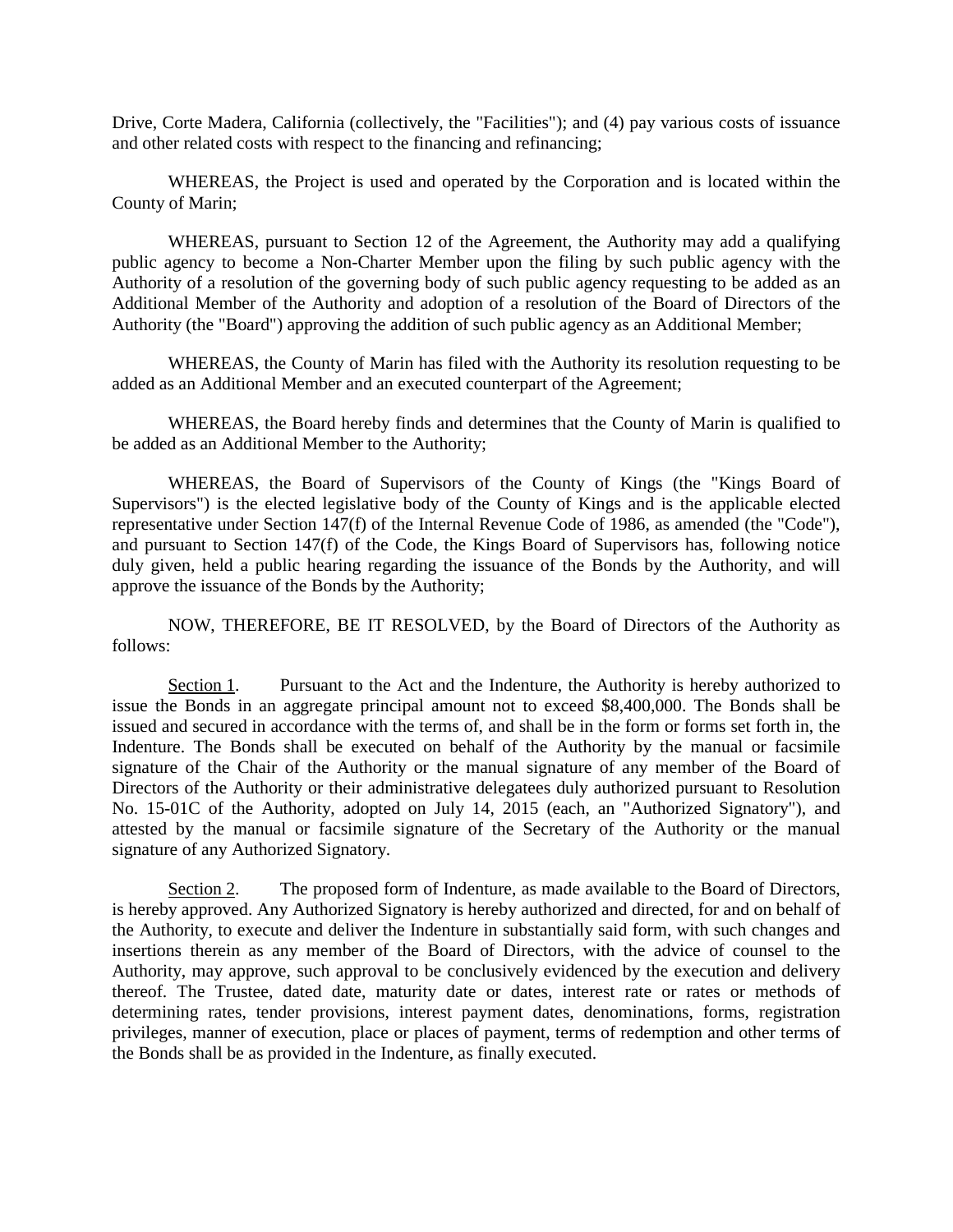Section 3. The proposed form of Loan Agreement, as made available to the Board of Directors, is hereby approved. Any Authorized Signatory is hereby authorized and directed, for and on behalf of the Authority, to execute and deliver the Loan Agreement in substantially said form, with such changes and insertions therein as any member of the Board of Directors, with the advice of counsel to the Authority, may approve, such approval to be conclusively evidenced by the execution and delivery thereof.

Section 4. The Bonds, when executed as provided in Section 1, shall be delivered to the Trustee for authentication by the Trustee. The Trustee is hereby requested and directed to authenticate the Bonds by executing the Trustee's Certificate of Authentication appearing thereon, and to deliver the Bonds, when duly executed and authenticated, to the purchaser or purchasers thereof in accordance with written instructions executed on behalf of the Authority by an Authorized Signatory, which any Authorized Signatory, acting alone, is authorized and directed, for and on behalf of the Authority, to execute and deliver to the Trustee. Such instructions shall provide for the delivery of the Bonds to the purchaser or purchasers thereof, upon payment of the purchase price thereof.

Section 5. The Chair, the Vice Chair, the Secretary, the Treasurer, any other members of the Board of Directors of the Authority and other appropriate officers and agents of the Authority are hereby authorized and directed, jointly and severally, for and in the name and on behalf of the Authority, to execute and deliver any and all documents, including, without limitation, a private placement agreement or bond purchase agreement, any and all documents and certificates to be executed in connection with securing credit support, if any, for the Bonds, and to do any and all things and take any and all actions which may be necessary or advisable, in their discretion, to effectuate the actions which the Authority has approved in this Resolution and to consummate by the Authority the transactions contemplated by the documents approved hereby, including any subsequent amendments, waivers or consents entered into or given in accordance with such documents.

Section 6. All actions heretofore taken by the Chair, the Vice Chair, the Secretary, the Treasurer, any other members of the Board of Directors of the Authority and other appropriate officers and agents of the Authority with respect to the issuance of the Bonds are hereby ratified, confirmed and approved.

Section 7. The addition of the County of Marin as an Additional Member of the Authority is hereby approved, confirmed and ratified, and any actions heretofore taken on behalf of the County of Marin is hereby approved, confirmed and ratified.

Section 8. It is the purpose and intent of the Board of Directors that this Resolution constitute approval of the issuance of the Bonds by the Authority for the purpose of Section 147(f) of the Code by the applicable elected representative of the governmental unit having jurisdiction over the area in which the Authority is located.

Section 9. This Resolution shall take effect from and after its passage and approval.

**PASSED AND ADOPTED** by the California Public Finance Authority this 15th day of September, 2015, by the following vote: